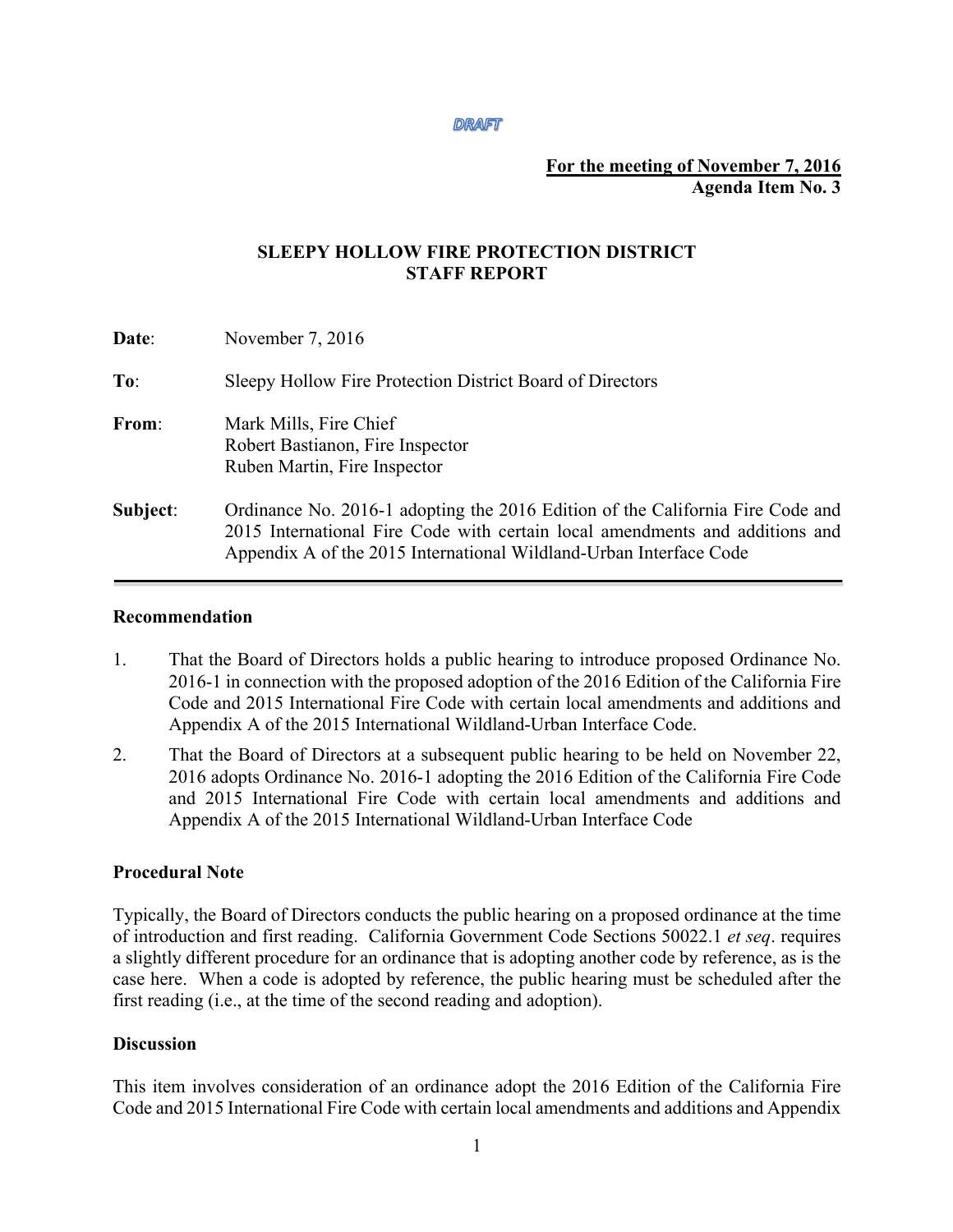A of the 2015 International Wildland-Urban Interface Code. This adoption process is required by the Board of Directors to stay current with the minimum requirements of the State of California building and fire standards as determined by the California Building Standards Commission.

Every three years the California Building Standards Commissions publishes model codes such as the California Fire Code, Building Code, Mechanical Code, Plumbing Code, etc. Once published, local agencies have 180 days to make additions or amendments based on local conditions. If no changes are made during this 180-day window, the model codes become effective. Based on the 180-day cycle, the District had until January 1, 2017 to make local changes.

For the last six code adoption cycles, the Marin County Fire Prevention Officers have met and cooperatively reviewed the model code. This proposed ordinance represents a cooperative effort to develop standard ordinance language. While some minor changes occur between jurisdictions, the end result is a more consistent and cooperative approach to fire safety issues, making it easier for contractors and developers to work with each jurisdiction.

The proposed ordinance will take effect 30 days from the date of adoption.

# **Summary Text of Ordinance**

Other than the new code references, there are no significant changes in the proposed Ordinance language as compared to the last Ordinance 2013-1 adopted by the Board of Directors in 2013. The Fire Code is arranged and organized to follow sequential steps that generally occur during plan review or inspection. The 2015 International Fire Code (IFC), which California adopts with amendments as the 2016 California Fire Code, has again been organized into 7 parts. Each part represents a broad subject matter and includes the chapters that logically fit under the subject matter of each part. The 2015 IFC was organized to allow for future chapters to be conveniently and logically expanded without requiring a major renumbering. Therefore, this code adoption, as in past adoptions, results in some renumbering.

Proposed changes to 2016-1 Ordinance include, but are not limited to:

- Adoption of the 2016 Edition of the California Fire Code and 2015 International Fire Code with certain local amendments and additions.
- Adoption of Appendix A from the 2015 International Wildland-Urban Interface Code.
- Adoption of Appendix N of the 2016 California Fire Code: Temporary haunted houses, ghost walks and similar amusement uses; this appendix reinforces standards that are already enforced throughout Marin County Fire agencies; Clarify definitions; Fire Code, Jurisdiction, Counsel, and Fire Code Official.
- Clarify application of Residential Code.
- Add a section providing Damage and Expense Recovery.
- Add a section providing for Fire Prevention Resource Sharing.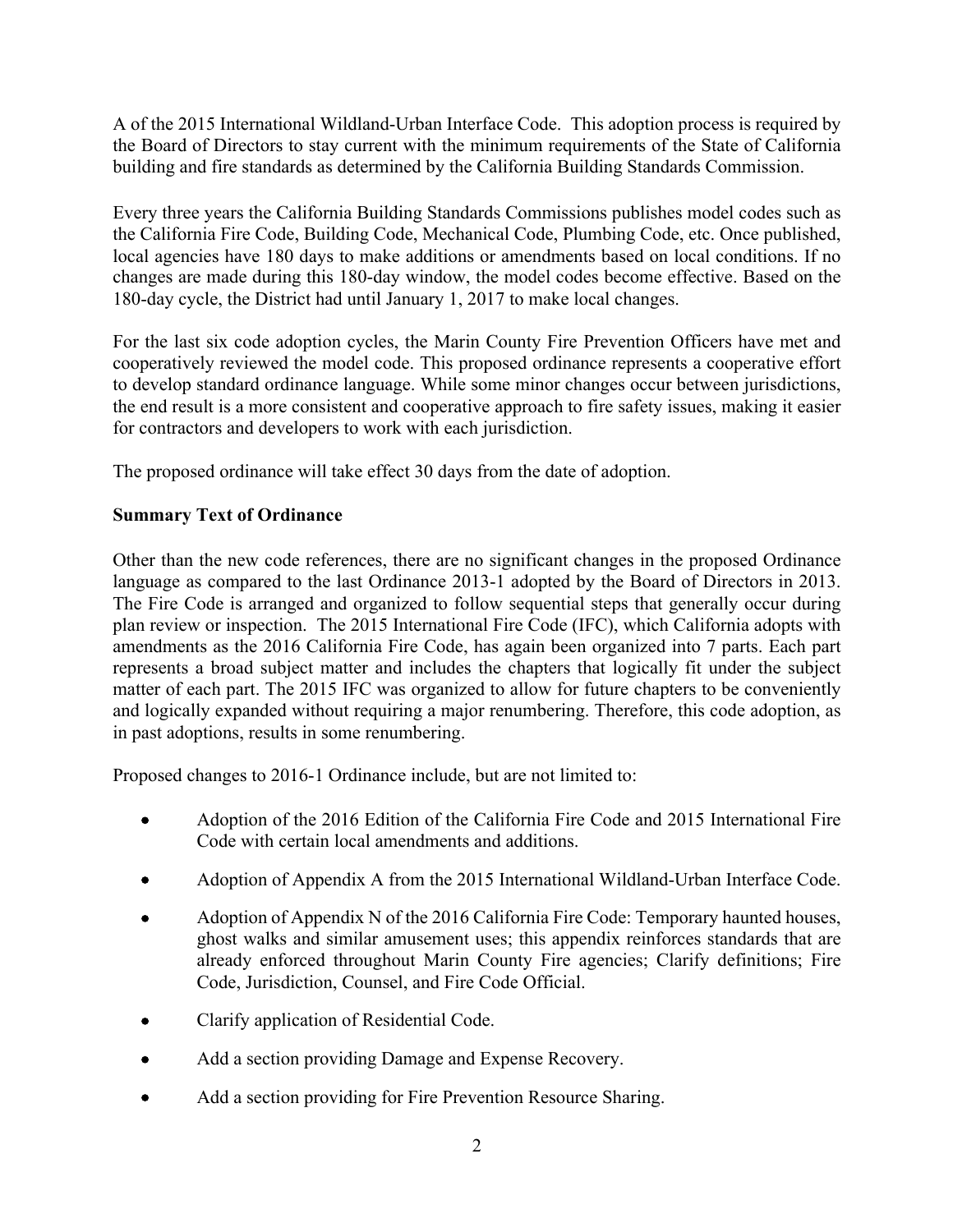- Amend section for additional operational permits.
- Removed additional operating permits already covered in the existing code adoption.
- Correct the referenced sections for establishing limits for storage of various hazardous materials.
- Add section requiring a construction permit to implement a Vegetation Management Plan.
- Amend Chapter 1 to specify the offense, amount, and number of days as it relates to violations of the Fire Code.
- Added the definition of "Junior Accessory Dwelling Unit" and the exemption of residential fire sprinklers in these units to support existing regulations in the Marin County Code.
- Modified the definition of "Membrane Structure" and "Tent" to include the term "Umbrella Structure" in order to capture large scale umbrellas that are being installed around the District and the County. (\*This wording will be added to the code in the 2018 IFC). Added the definition of "Umbrella Structure" to both support the addition of the term in "Membrane Structure" and "Tent". )
- Added a section to address "Unwarranted Alarm Notification" in order to address the issue of continued unwarranted alarm responses.
- Added definition of "Unwarranted Alarm" to support the addition of the term for continued unwarranted alarm responses.
- Added requirement for "Emergency Preparedness for Hotels, Lodging, and Congregate Houses" to provide guests access to a telephone to report emergencies.
- Modified the requirement of "Commercial Cooking Systems" to include referenced standard NFPA 96.
- Add sections pertaining to public storage facilities addressing location, fire resistance, apparatus access, flammable liquids, and hazardous materials storage.
- Add a section addressing the manufacture, storage, sale, possession, handling, or use of fireworks.
- Add section requiring certain target hazard buildings to be subject to the creation of pre-plans conforming to Fire Department Standards.
- Add definitions of Coverings, Second Unit, Spark Arrester, Substantial Remodel, Temporary, Fire Road, and Public Storage Facilities.
- Add section requiring fire roads to gain access to improved, unimproved, and undeveloped areas.